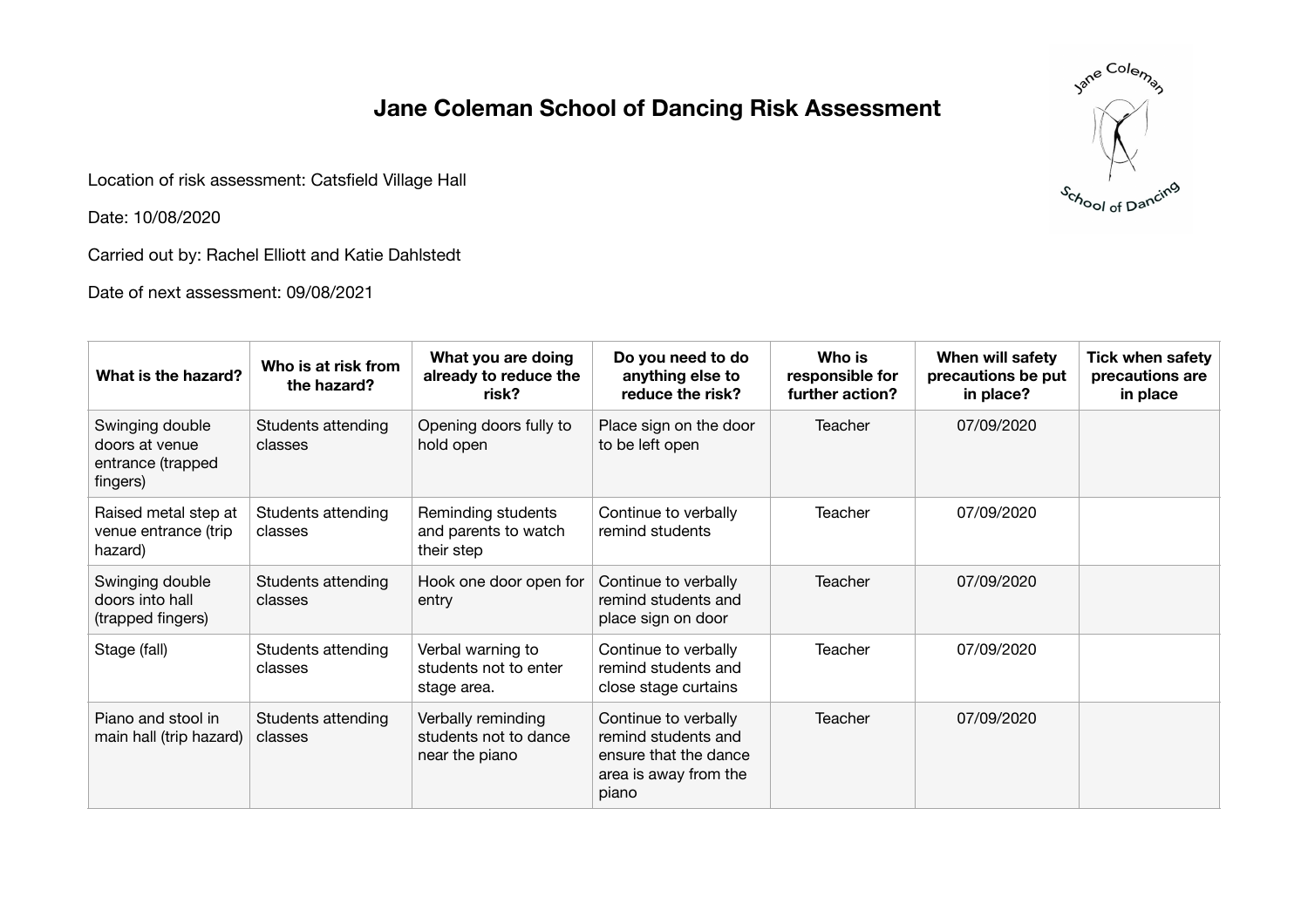## **Jane Coleman School of Dancing Risk Assessment**

| Radiators possibly<br>hot to touch                                  | Students attending<br>classes                | Verbally instructing<br>students to avoid<br>touching radiators                                 | Continue to verbally<br>remind students                                                  | Teacher        | 07/09/2020 |   |
|---------------------------------------------------------------------|----------------------------------------------|-------------------------------------------------------------------------------------------------|------------------------------------------------------------------------------------------|----------------|------------|---|
| Raised metal step at<br>venue exit from fire<br>doors (trip hazard) | Students and<br>parents attending<br>classes | Reminding students<br>and parents to watch<br>their step                                        | Continue to verbally<br>remind students                                                  | Teacher        | 07/09/2020 |   |
| Child running out<br>from gate into car<br>park                     | Students attending<br>classes                | Keeping gates closed<br>at all times whilst JCSD<br>is in the hall                              | Remind parents and<br>students to close the<br>gate after the enter                      | <b>Teacher</b> | 07/09/2020 |   |
| Students wearing<br>jewellery or watches<br>during class            | Students attending<br>classes                | Reminding students to<br>remove items before<br>class and including it<br>on our school policy. | Continue to remind<br>students to remove<br>items before class                           | Teacher        | 07/09/2020 |   |
| Insurance for<br>individual teachers                                | <b>Teachers</b>                              | Ensure that every<br>teacher has valid<br>insurance before each<br>term                         | Remind teachers on<br>annual basis to keep a<br>copy of insurance<br>certificate on file | Principals     | N\A        | N |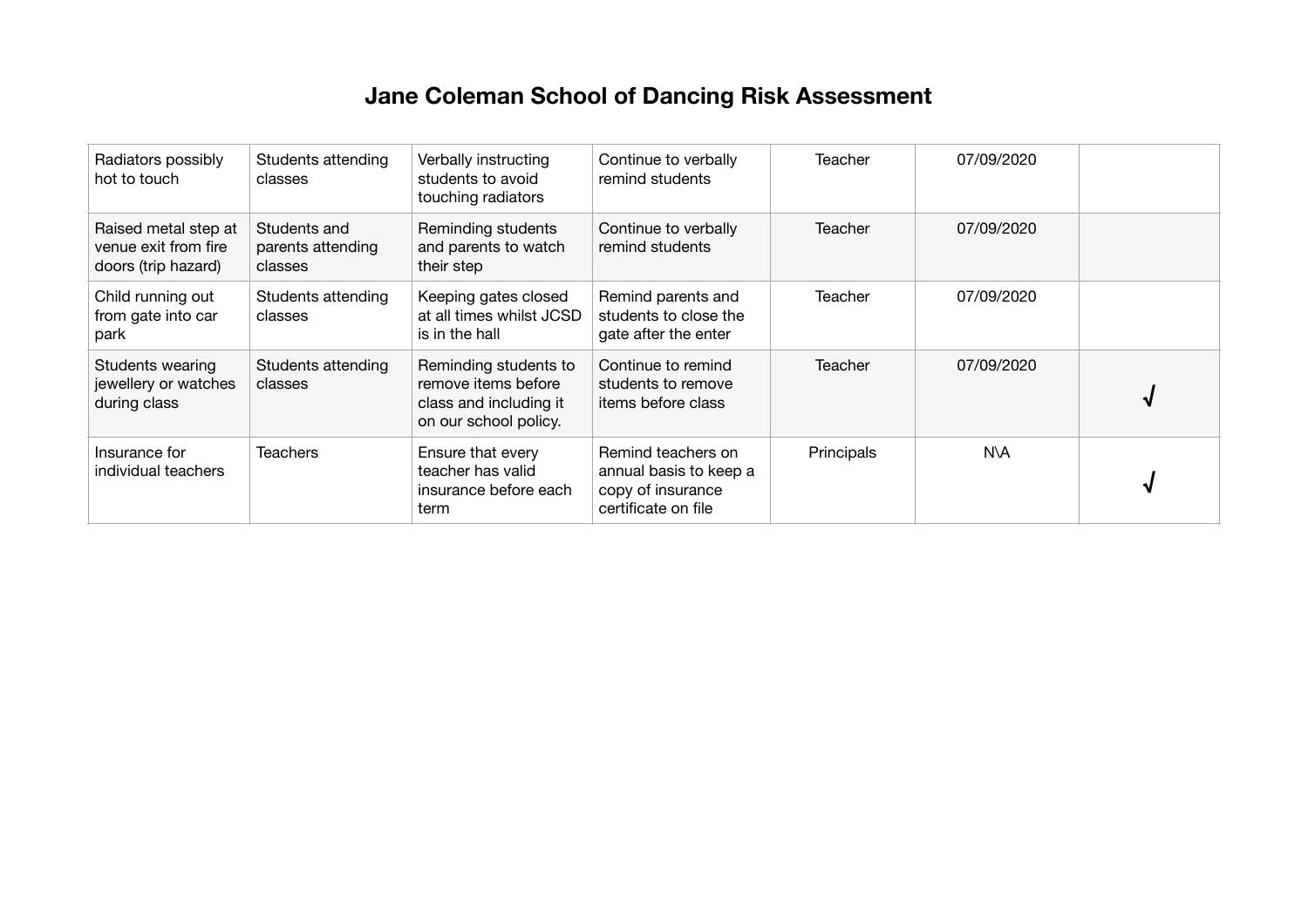| What is the hazard?                                                                                                                                                                                           | Who is at risk from<br>the hazard?                                                                 | What you are doing<br>already to reduce<br>the risk?                                                                                                                                                                                                                                                                                                | Do you need to do<br>anything else to<br>reduce the risk?                                                                            | Who is<br>responsible for<br>further action?    | When will safety<br>precautions be put in<br>place? | <b>Tick when safety</b><br>precautions are in<br>place |
|---------------------------------------------------------------------------------------------------------------------------------------------------------------------------------------------------------------|----------------------------------------------------------------------------------------------------|-----------------------------------------------------------------------------------------------------------------------------------------------------------------------------------------------------------------------------------------------------------------------------------------------------------------------------------------------------|--------------------------------------------------------------------------------------------------------------------------------------|-------------------------------------------------|-----------------------------------------------------|--------------------------------------------------------|
| Cleanliness of hall<br>and equipment.<br>Other hirers or hall<br>cleaner have not<br>cleaned hall or<br>equipment used to<br>standard required.<br>Our group leaves hall<br>or equipment without<br>cleaning. | Students attending<br>classes, teachers<br>and possibly parents/<br>carers of students             | JCSD to check with<br>hall committee when<br>hall is cleaned and to<br>make sure regularly<br>used surfaces are<br>cleaned before,<br>during and after hire<br>e.g. tables, sinks,<br>door and toilet<br>handles.<br>JCSD to clean hall<br>and surfaces before,<br>between and after<br>use and provide own<br>hospital grade<br>cleaning equipment | Keep in regular<br>contact with hall<br>managers to ensure<br>cleaning is complete<br>and to standard.                               | Principals                                      | 07/09/2020                                          |                                                        |
| Maintaining social<br>distancing when<br>waiting outside the<br>hall                                                                                                                                          | Students and<br>parents/ carers                                                                    | Placing cones at a 2<br>metre distance for<br>students to wait<br>before entering the<br>hall. Adults will be<br>asked to wait next to<br>their student.                                                                                                                                                                                            | Send out email with<br>guidelines on<br>entering and exiting<br>the hall for adults<br>and students to<br>understand<br>precautions. | Principals,<br>teachers and<br>parents/ carers. | 07/09/2020                                          |                                                        |
| Overcrowding within<br>the lobby area of hall                                                                                                                                                                 | Students, parents/<br>carers and teachers<br>with transmission to<br>other members of<br>the group | Only allowing<br>students to enter the<br>hall. Parents and<br>carers will be asked<br>do drop their<br>children and wait to<br>collect                                                                                                                                                                                                             | Send out email with<br>guidelines for adults<br>and students to<br>understand<br>precautions.                                        | Principals,<br>teachers and<br>parents/ carers. | 07/09/2020                                          |                                                        |

## **Special measures due to COVID - 19**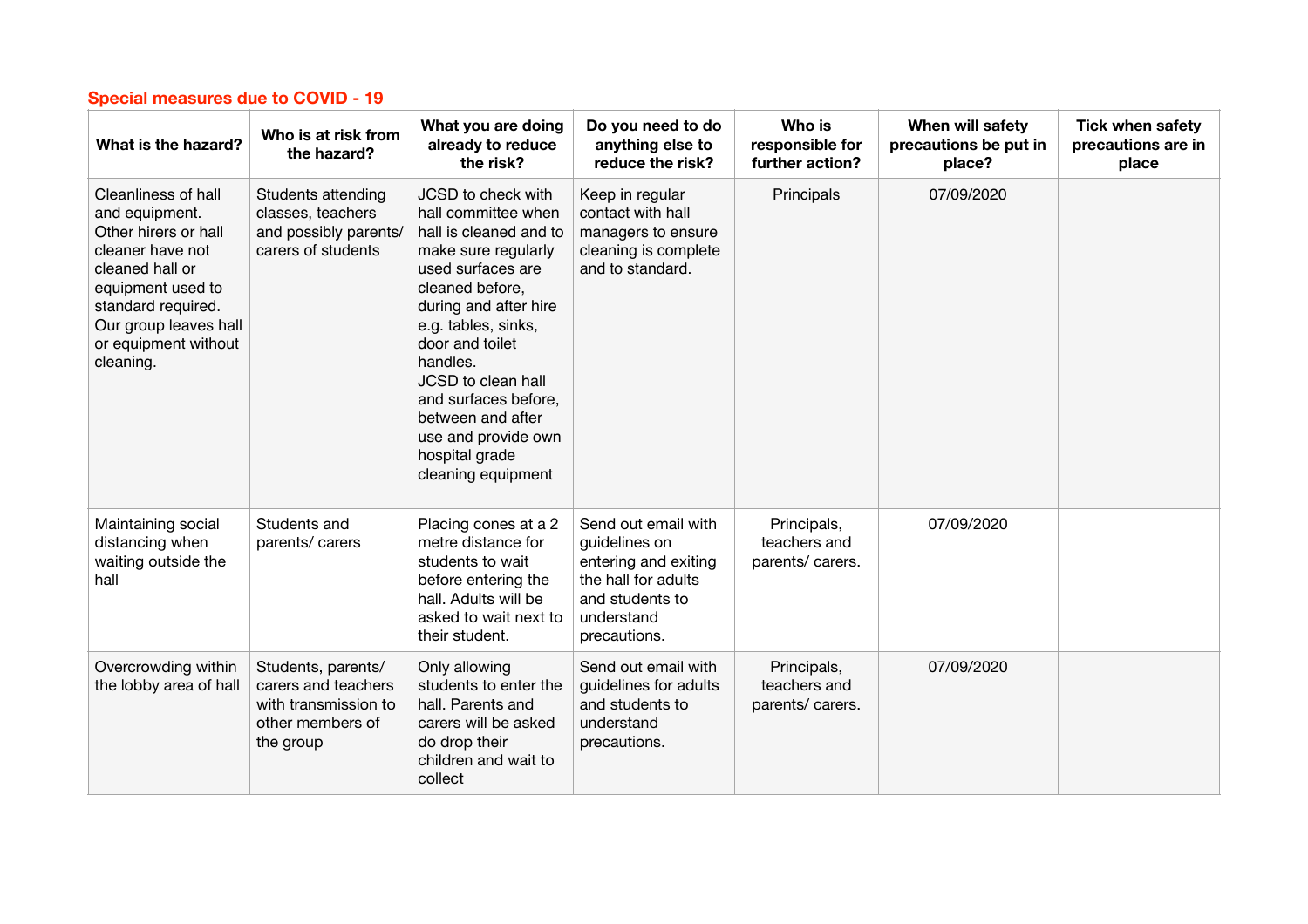| Managing social<br>distancing once in<br>the hall | Students and<br>teachers                                                          | Students will be<br>placed on individual<br>rubber floor mats<br>that will be placed at<br>a 2/3 metre distance<br>and will stay within<br>their area for the<br>duration of the class.<br>Toilet entry will be<br>limited to the<br>disabled toilet and<br>only one person at a<br>time will be<br>permitted entry to<br>the toilet area.           | Remind students to<br>maintain social<br>distancing at all<br>times and send out<br>reminder emails to<br>parents/ carers if<br>necessary. Limit<br>movement around<br>the hall and restrict<br>non essential ares of<br>the hall.                       | Principals and<br>teachers | 07/09/2020 |  |
|---------------------------------------------------|-----------------------------------------------------------------------------------|------------------------------------------------------------------------------------------------------------------------------------------------------------------------------------------------------------------------------------------------------------------------------------------------------------------------------------------------------|----------------------------------------------------------------------------------------------------------------------------------------------------------------------------------------------------------------------------------------------------------|----------------------------|------------|--|
| <b>Respiratory Hygiene</b>                        | Students and<br>teachers with<br>transmission to other<br>members of the<br>group | Supplying clean<br>tissue boxes for each<br>class and lined bin<br>that will be changed<br>at the end of the<br>session. Encourage<br>students to wash<br>and sanitise hands.<br>Leave doors and<br>windows open where<br>possible to ensure<br>flow of air.<br>Use of face covering<br>masks is optional<br>unless government<br>guidelines change. | Catch It, Bin It, Kill It<br>posters displayed.<br>Encourage group to<br>avoid touching<br>mouth, eyes, and<br>nose.<br>Remember to bring<br>tissues and hand<br>sanitiser.<br>Remember to empty<br>any bins used into<br>kitchen bin at end of<br>hire. | Principals and<br>teachers | 07/09/2020 |  |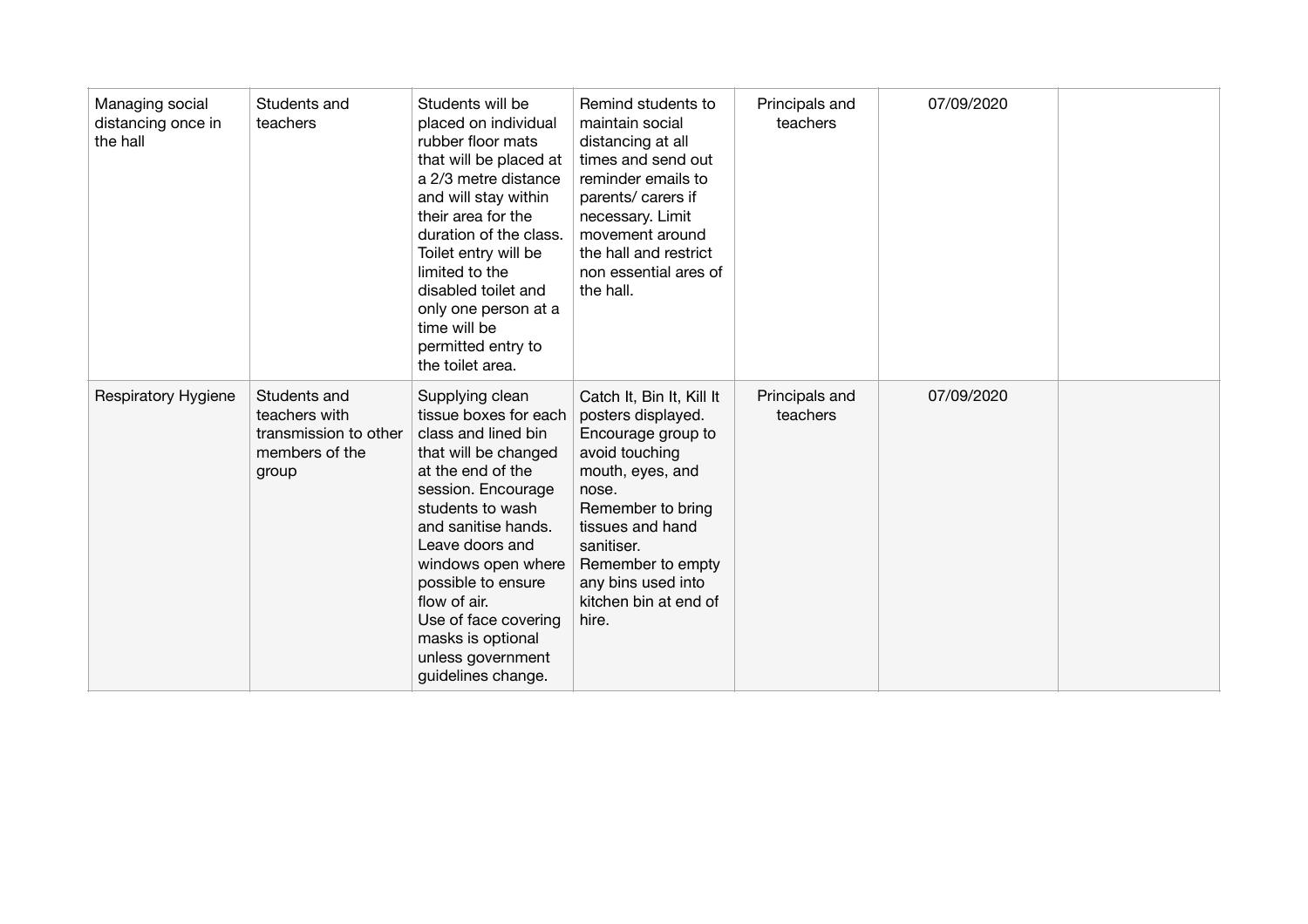| <b>Hand Cleanliness</b>                                                                            | Students and<br>teachers with<br>transmission to other<br>members of the<br>group                                                                                                                         | Advising group to<br>use sanitiser on<br>entering and exiting<br>the hall, to wash<br>hands regularly using<br>soap and paper<br>towels. Supplying<br>hospital grade hand<br>sanitising gel on a<br>hygiene table upon<br>arrival.                                                                                                                                     | Remind students not<br>to hold hands and<br>ensure that a safe<br>distance is kept<br>throughout.                             | Principals and<br>teachers                      | 07/09/2020 |  |
|----------------------------------------------------------------------------------------------------|-----------------------------------------------------------------------------------------------------------------------------------------------------------------------------------------------------------|------------------------------------------------------------------------------------------------------------------------------------------------------------------------------------------------------------------------------------------------------------------------------------------------------------------------------------------------------------------------|-------------------------------------------------------------------------------------------------------------------------------|-------------------------------------------------|------------|--|
| Managing social<br>distancing on exiting<br>the hall and students<br>being ready for<br>collection | Students not<br>maintaining social<br>distancing guidelines<br>when leaving the hall<br>and/ or parents or<br>carers arriving late<br>for collection and<br>therefore a student<br>being left in the hall | Ensure that parents/<br>carers arrive at least<br>5 minutes before<br>collection and wait at<br>a safe distance<br>outside the hall.<br>Students will be then<br>be released one at a<br>time from the fire exit<br>doors at the side of<br>the building and<br>handed over to their<br>responsible adult,<br>using the hygiene<br>table on exit to<br>sanitise hands. | Ensure that plenty of<br>time is left to clear<br>the hall safely.                                                            | Principals,<br>teachers and<br>parents/ carers. | 07/09/2020 |  |
| <b>Cleanliness of ballet</b><br>barres and floor mats                                              | Students and<br>teachers with<br>transmission to other<br>members of the<br>group                                                                                                                         | Provide cleaning<br>equipment to clean<br>barres and floor mats<br>thoroughly between<br>classes and/ or limit<br>use of ballet barres.                                                                                                                                                                                                                                | Remind students not<br>to touch barres<br>unless using them<br>and ensure that<br>enough cleaning<br>products are<br>supplied | Principals and<br>teachers                      | 07/09/2020 |  |